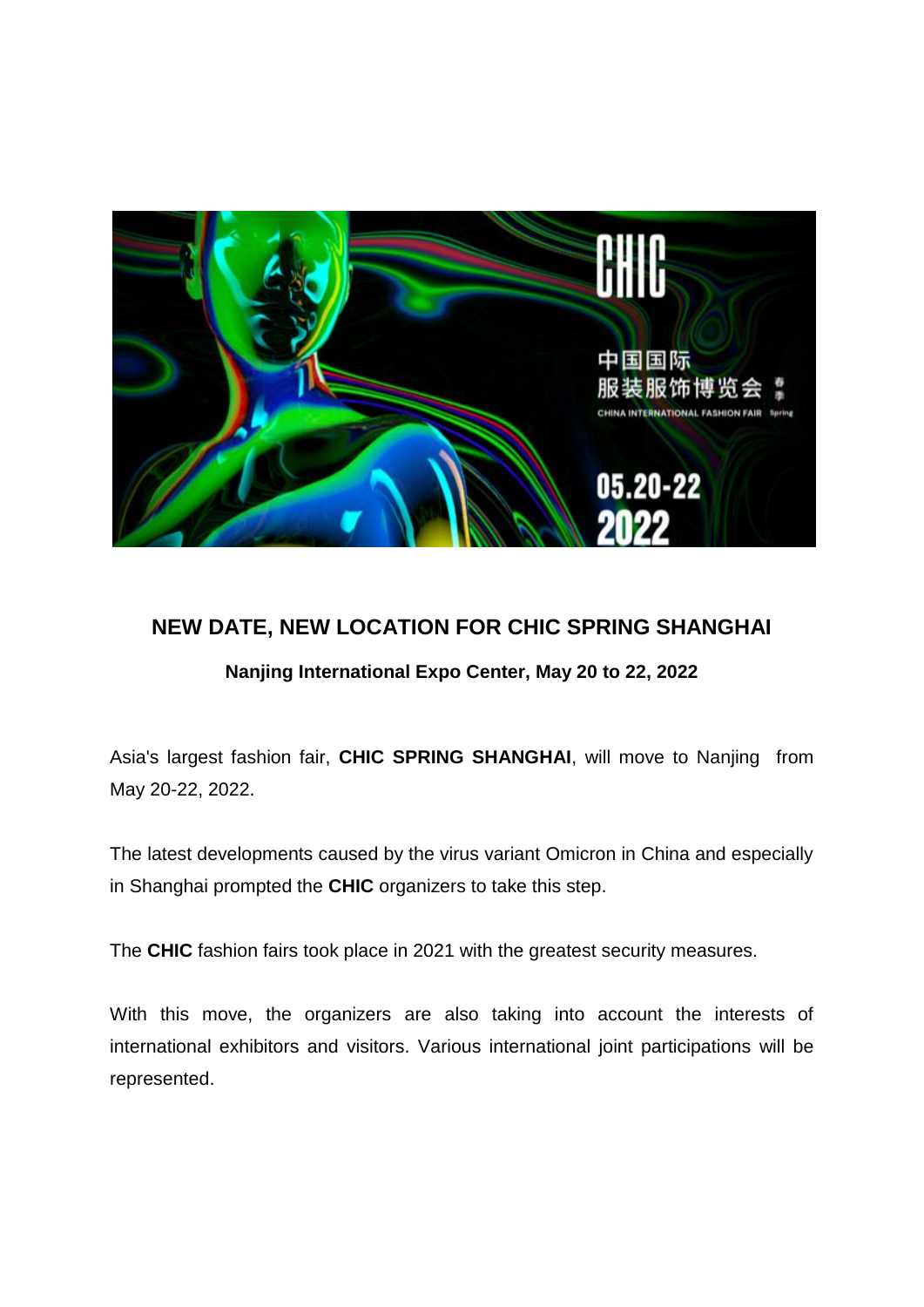The province of Jiangsu with its capital Nanjing includes numerous fashion clusters such as the Changshu Garment Industrial Cluster for leather and downwear, menswear, womenswear, the Suzhou Garment Industrial Cluster or the Xinqiao Knitwear industrial cluster in Jiangyin. Nanjing itself is known for its womenswear industry.

At the state of the art Nanjing International Expo Center, **CHIC** will offer in halls four, five and six a concentrated overview of the latest trend developments in fashion to the trade visitors. **CHIC SPRING** as a fashion and lifestyle fair shows the areas of womenswear, menswear, kidswear, denim, shoes and bags, accessories, designers and streetwear in clearly arranged segments.

The trade fair team is working on innovations at the trade fair with the highest priorities and will now focus all marketing on the new date.

**CHIC** is organized by Beijing Fashion Expo Co., Ltd. and China World Exhibitions and sponsored by the China National Garment Association, the China World Trade Center and the Subcouncil of Textile Industry (CCPIT).

Next dates:

CHIC Spring | 20-22 May 2022 | Nanjing International Expo Center CHIC Autumn | 29-31 August 2022 | NECC Shanghai CHIC Shenzhen | November 2022 | Shenzhen World Exhibition & Convention Center (Bao'an)

Further information: https://enmar.chicfair.com/ www.jandali.biz Follow CHIC on Instagram: @chic\_shanghai

Press contact: JANDALI MODE.MEDIEN.MESSEN EUROPEAN REPRESENTATIVE OFFICE CHIC (EXCEPT FRANCE AND ITALY) CHINA NATIONAL GARMENT ASSOCIATION MÖRSENBROICHER WEG 191